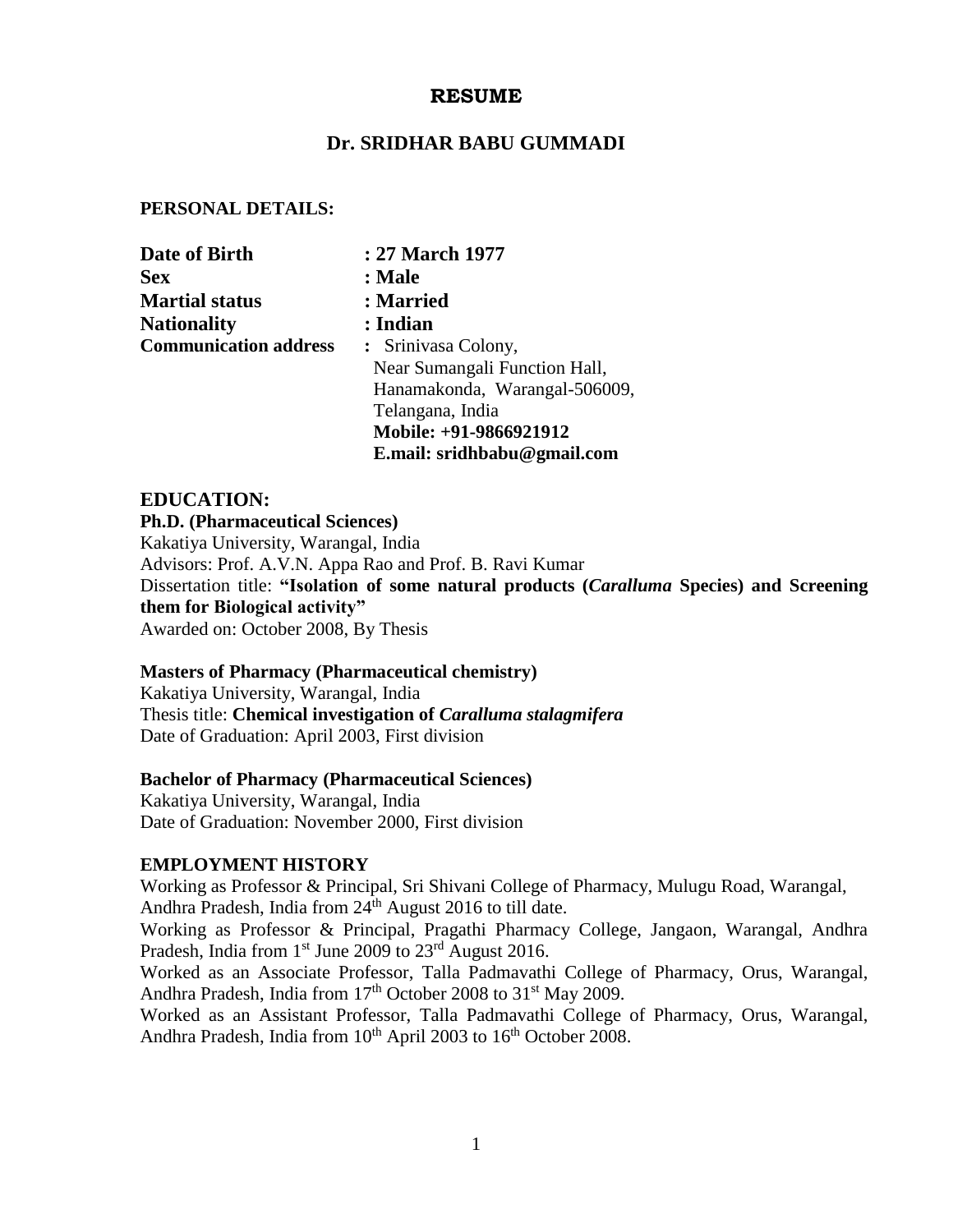### **Professional Appointments:**

Chief Superintendent, Graduate & post graduate level Examinations, Sri Shivani College of Pharmacy, Kakatiya University University, Warangal.

Chief Superintendent, Graduate & post graduate level Examinations, Pragathi Pharmacy college, Jawaharlal Nehru Technology University, Hyderabad.

Internal & External Examiner for Graduate level Examinations, Kakatiya University, Warangal. Internal Examiner for post Graduate level Examinations, Kakatiya University, Warangal.

Internal & External Examiner for Graduate level Examinations, Jawaharlal Nehru Technology University, Hyderabad.

Internal & External Examiner for Graduate level Examinations, Osmania University, Hyderabad. Internal & External Examiner for Post Graduate level Examinations, Jawaharlal Nehru Technology University, Hyderabad.

## **Academic Skills:**

## **Doctoral level:**

Approved Supervisor for Faculty of Pharmaceutical Technology, Jawaharlal Nehru Technology University, Hyderabad and NIMS University, Rajasthan. Presently 4 research scholars are working under my supervision.

## **PG level:**

**Teaching / taught:** Spectroscopic methods for identification of Organic compounds, Advanced Organic Chemistry, Advanced Medicinal Chemistry I & II, Advanced Chemistry of Natural Products.

Approved supervisor for kakatiya University & Jawaharlal Nehru Technology University, to guide post-graduate thesis work and successfully completed 50 thesis works in synthetic organic chemistry, Pharmaceutical Analytical Chemistry and Pharmaceutics.

Presently supervising 5 PG students on Pharmaceutical Analytical Chemistry & Phytochemistry disciplines.

# **UG level:**

Pharmaceutical Organic Chemistry I & II, Biochemistry, Analytical Chemistry, Pharmaceutical Analysis, Medicinal Chemistry I & II, Pharmaceutical Jurisprudence.

## **Research Experience:**

Isolated two new and novel Pregnane Glycosides from *Caralluma ads.var.fimbriata.*

Isolated three new and novel bisdesmosidic pregnane glycosides from *Caralluma pauciflora.* Isolated four new and novel steroidal glycosides from *Caralluma stalagmifera*.

Characterized and determined the chemical structures for isolated isolates by spectral analysis. Experienced in planning and execution of various kinds of synthetic reactions

Efficient in handling corrosive chemicals, reactions in presence of gases, anhydrous reactions. Handling laboratory animal experiments in accordance with standard animal ethical committee regulations related to evaluation of novel molecules as antimicrobial, anti-inflammatory,

## **Technical skills:**

antidiabetic and anticancer agents.

Capable of handling analytical methods like Analytical HPLC, TLC, HPTLC and UV-Spectrophotometer.

Expertise in isolation and purification of natural compounds.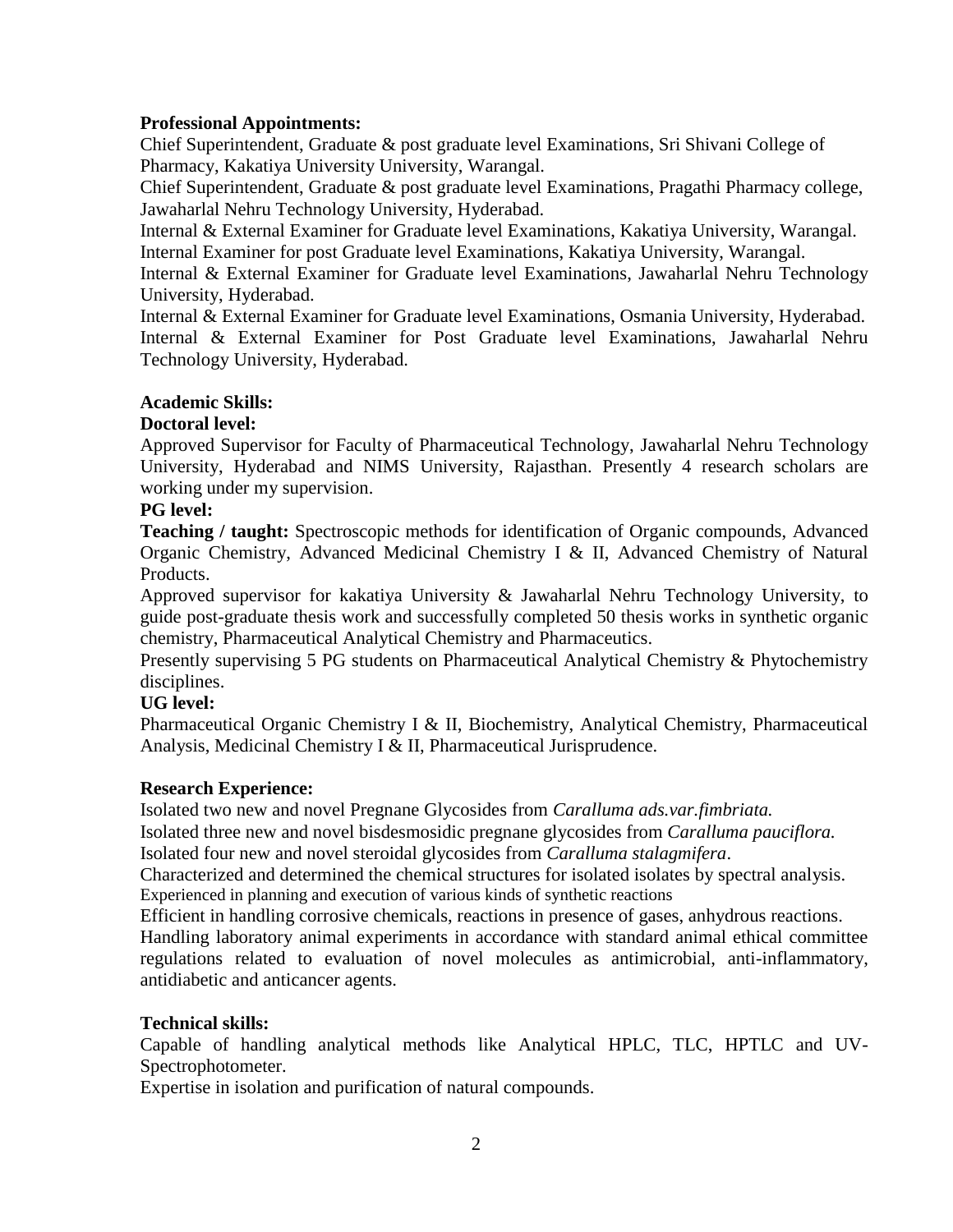Dexterous in handling various purification methods like Column Chromatography, Flash Chromatography, Vacuum Liquid Chromatography, Chromatotron, Preparative HPLC. Expertise in interpreting the spectra like UV, IR, 1H-NMR, 13C-NMR, MASS and 2D-NMR techniques like DQF-COSY, DEPT, HSQC (HMQC), HMBC, TOCSY, HSQC-TOCSY in structure elucidation.

#### **Patents:**

**1) Patent No: 201741006021, Preparation of Rosuvastatin Formulation for treating Human Oral Squamous Cell Carcinoma.**

### **Number of Books : 2**

#### **Research Publications:**

**1)** *Novel steroidal glycosides from two Indian Caralluma species, C.stalagmifera & C.indica*. Olaf Kunert, Belvotagi Venkatrao Adavirao, **Gummadi Sridhar Babu**, Medaboyina Padmavathi, Bobbala Ravi Kumar, Robert Michael Alex, Wolfgang Schuehly, Nebojsa Simic, Doris Kuhnelt, Achanta Venkata Narasimha Appa Rao. *Helvetica Chimica Acta*, 89 (2), 201- 209, 2006.

**2)** *Pregnane Glycosides from Caralluma adscendens var. fimbriata*. Olaf Kunert, Vijayalakshmi Gurunath Rao, **Gummadi Sridhar Babu**, P.Sujatha, Malayalam Sivagamy, Sandala Anuradha, Belvotagi Venkatrao Adavirao, Bobbala Ravi Kumar, Robert Michael Alex, Wolfgang Schuehly, Doris Kuhnelt, Ghanakota Venkateshwara Rao and Achanta Venkata Narasimha Appa Rao. *Chemistry and Biodiversity*, Vol. 5, 2008, 239-250.

**3)** *Cycloartane Triterpenes from Dikamali, the Gum Resin of Gardenia gummifera and Gardenia lucida.* Olaf Kunert, Gandhe Sreekanth, **Gummadi Sreedhar Babu,** Belvotagi VenkatRao Adavi Rao, Marupaka Radhakishan, Bobbala Ravi Kumar, Robert Saf, Achanta Venkata Narasimha Appa Rao,and WolfgangSchuehly, *Chemistry and Biodiversity*, Vol. 6, 2009,1185-1192.

**4)** *Synthesis, Characterization and Evaluation of Novel N-(1H-Benzimidazol-2-Yl)-2- Isatinylidene-Hydrazinecarboxamide Derivatives as Anti-Inflammatory Agents;* **Gummadi Sridhar Babu,** Nanam Rajani, Puttireddy S Malathy, Bethi Srinivas, Umasankar Kulandaivelu, Jupally Venkateshwar Rao**,** *Der Pharma Chemica*, 2010, 2(3):196-204.

**5)** *Synthesis, Characterization and Evaluation of Novel substituted benzo-indolylidene acetohydrazide Derivatives as Anti-Microbial Agents;* **Gummadi Sridhar Babu,** Tatiparthi Swathi, Puttireddy S Malathy, Bethi Srinivas, Umasankar Kulandaivelu, Jupally Venkateshwar Rao**,** Nerella Raghunandan, *Der Pharmacia Lettre*, 2010, 2(4): 408-415.

**6)** *Synthesis and Screening of New Isatin Derivatives;* B.Srinivas, V.Rajini Priya, **G.Sridhar Babu**, J.Venkateshwar Rao, P.S. Malathy, K.Raja Manohar, B.Chandara Prakash, L.Srikanth, *Der Pharma Chemica*, 2010,2(6):378-384.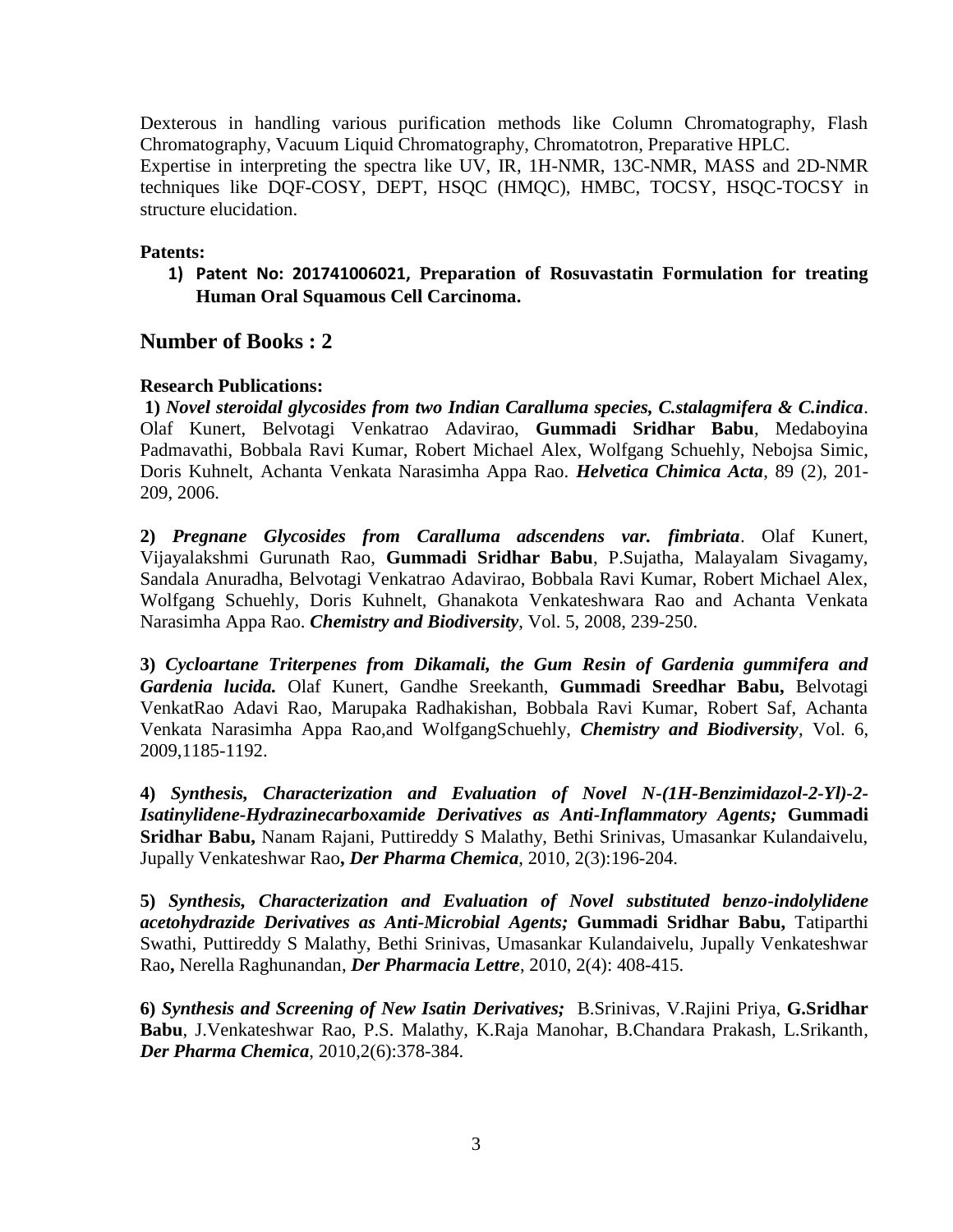**7)** *Minor Pregnanes from Caralluma adscendens var. gracilis and Caralluma pauciflora;* Kommidi Devender Reddy, Belvotagi VenkatRao Adavi Rao, **Gummadi Sridhar Babu,** Bobbala Ravi Kumar, Alessandra Braca, Antonio Vassalo, Nunziatina De Tommasi, Ghankota Venkateshwar Rao, Achanta Venkata Narasimha Appa Rao, *Fitoterapia***,** Vol. 82, 2011,1039- 1043.

**8)** *Synthesis and Pharmacological Evaluation of 2-Phenyl-Quinazolin-4(3H)-ones;* Aravinda Reddy, **Sridhar Babu Gummadi**, B.Aswini Sailaja, Malathy Putti R. Subramanya Reddy, *Journal of Pharmaceutical and scientific innovation,* 1(2), 2012, 33-36.

**9)** *Microwave mediated Synthesis of some Diaryl Piperidine-4-one Derivatives;* Kiran Kumar S, **G Sridhar Babu**, Kishore Kumar S, Praveen Kumar Jampanna, *International journal of biological and Pharmaceutical Research,* 3(1), 2012, 48-50.

**10)** *Formulation and Evaluation of Fast Dissolving Tablets of Carbamazepine by Direct Compression Using Superdisintegrants;* **G Sridhar Babu,** N Y Dileep Kumar, Jhansirani Veesam, P S Malathy, B Sandeepthi, *International Journal of Pharmaceutical Sciences Letters,* Vol. 4 (4), 2014, 432-436.

**11)** *Formulation and In-vitro Evaluation of Controlled Release Matrix Tablets of Isonaizide;*  **G Sridhar Babu,** D Vijay Kumar, B Sandeepthi, P S Malathy, N Y Dileep Kumar; *International Journal of Pharmaceutical Sciences Letters,* Vol. 4 (5), 2014, 459-464.

**12)** *Formulation and In-vitro Characterization of Sustained Release Matrix Tablets of Metformin hydrochloride;* **G Sridhar Babu,** D Vijay Kumar, M Aishwarya, P S Malathy, R Redya Naik; *Journal of Global Trends in Pharmaceutical Sciences,* Vol. 5(4), 2014, 2085-2092

**13)** *Preparation and Evaluation of Atorvastatin Calcium Porous Tablets by Sublimation Technique;* **G Sridhar Babu,** D Venkatadri, D Vijay Kumar, D Y Dileep Kumar, P S Malathy, R Redya Naik, *Journal of Global Trends in Pharmaceutical Sciences,* Vol. 5(4), 2014, 2139- 2144.

**14)** *Formulation and In-vitro Evaluation of Gastro retentive Floating Tablets of Glipizide;* **G Sridhar Babu,** D Vijay Kumar, D Venkatadri, K Vijay Krishna, D Vamshi *International Journal of Pharmaceutical Sciences Letters,* Vol. 4 (6), 2014,

**15)** *Formulation and Evaluation of Oral Dispersible tablets of Clopidogrel Bisulphate by Solid Dispersion Methods;* R Redya Naik, M Aishwarya, T Sunitha, N Yasmeen, P S Malathy, D Vijay Kumar, **G Sridhar Babu,** R Sujatha, S Srinu Naik; *Indo American Journal of Pharmaceutical Research,* Vol. 4 (7), 2014, 3152-3162.

**16)** *Formulation Development and In-vitro Evaluation of Bilayer tablets of Ramipril and Metformin Using Natural and Synthetic polymers;* **G Sridhar Babu,** D Vijay Kumar, M Rakesh, B Sandeepthi, P S Malathy; *International Journal of Pharmacy and Biological Sciences,* Vol. 4 (3), 2014, 83-95.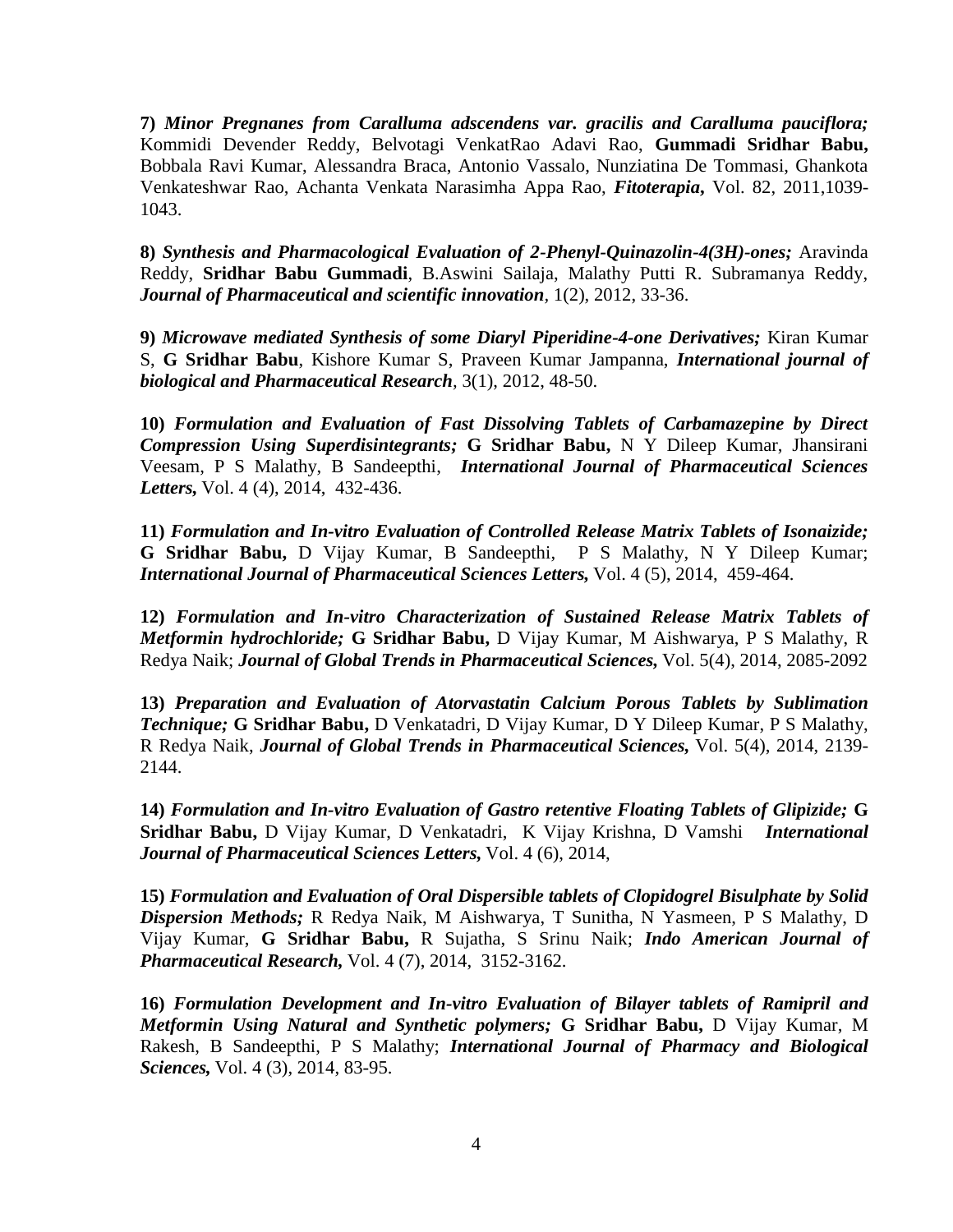**17)** *Development and In-vitro Evaluation of Immediate release tablets of Efavirenz;* **G Sridhar Babu,** D Vijay Kumar, G Bala Krishna, R R Naik, P S Malathy; *International Journal of Pharmacy and Biological Sciences,* Vol. 4 (3), 2014, 56-65.

**18)** *Development and In-vitro Evaluation of Delayed Release tablets of Rabeprozole Sodium;*  **G Sridhar Babu,** D Vijay Kumar, Ch Jyothi, P S Malathy, H Ramana; *International Journal of Pharmacy and Biological Sciences,* Vol. 4 (3), 2014, 11-21.

**19)** *Development and In-vitro Evaluation of Lovastatin tablets using Floating Drug Delivery Sysyem;* Sandeepthi Bommakanti, Lingaraj Danki, **G Sridhar Babu,** D Vijay Kumar, Md. Sharfuddin, N Y Dileep Kumar; *World Journal of Pharmacy and Pharmaceutical Sciences,* Vol. 4 (7), 2015, 918-931.

### **PRESENTATIONS:**

*1)Sulfated and Benzoylated Steroidal Glycosides from Caralluma pauciflora*, **G.SRIDHAR BABU**, J.S.Babu, L.Suryanarayana, G.Srikanth, B.V.A.Rao, B.Ravikumar, A.V.N.Appa Rao, O.Sterner, K.E.Bergquist. Asian Symposium on Medicinal Plants, Species and other Natural Products (ASOMPS) XIII, 3-6th November, 2008, IICT, Hyderabad, INDIA, 212.

*2)Cycloartane Triterpenes from Dikamali, the Gum Resin of Gardenia gummifera/G.lucida*,G.Srikanth, J.S.Babu,**G.SRIDHAR BABU**,B.V.A.Rao, M.Radhakrishna, B.Ravikumar, O.Kunert, W.Schuhly, R.Saf, A.V.N.Appa Rao. Asian Symposium on Medicinal Plants, Species and other Natural Products (ASOMPS) XIII, 3-6th November, 2008, IICT, Hyderabad, INDIA, 214.

*3)Formulation and Evaluation of Meloxicam Nano suspension,* Ravi Bingi, Vijay Kumar darna, Laxmi Dharaboina, **G. Sridhar Babu**. 64<sup>th</sup> IPC 7-9<sup>th</sup> Dec 2012, Chennai, India.

*4)Development and evaluation of Nevirapine liposomal gel*. Venkatesh Naram, D.Vijay Kumar, Kavitha Marati, **Sridhar Babu Gummadi**. 64<sup>th</sup> IPC 7-9<sup>th</sup> Dec 2012, Chennai, India.

*5)Formulation and In-vitro Evaluation of Gastro retentive Floating Tablets of Glipizide;* **G**  Sridhar Babu, D Vijay Kumar. IPC-23-25<sup>th</sup> Jan, 2015, Hyderabad, INDIA.

#### **Workshops/ Seminars Attended:**

"Quality Improvement Programme" Sponsored by AICTE - conducted at University College of Pharmaceutical Sciences, Kakatiya University, Warangal – 25-08-2014 to 06-09-2014.

"Quality Improvement Programme" Sponsored by AICTE - conducted at University College of Pharmaceutical Sciences, Kakatiya University, Warangal – 17-03-2008 to 28-03-2008.

"Quality Improvement Programme" Sponsored by AICTE - conducted at University College of Pharmaceutical Sciences, Kakatiya University, Warangal – 30-01-2006 to 08-02-2006.

"Staff Development Programme" Sponsored by AICTE - conducted at Vikas Institute of Pharmaceutical Sciences, Rajahmundry – 26-06-2011 to 09-07-2011.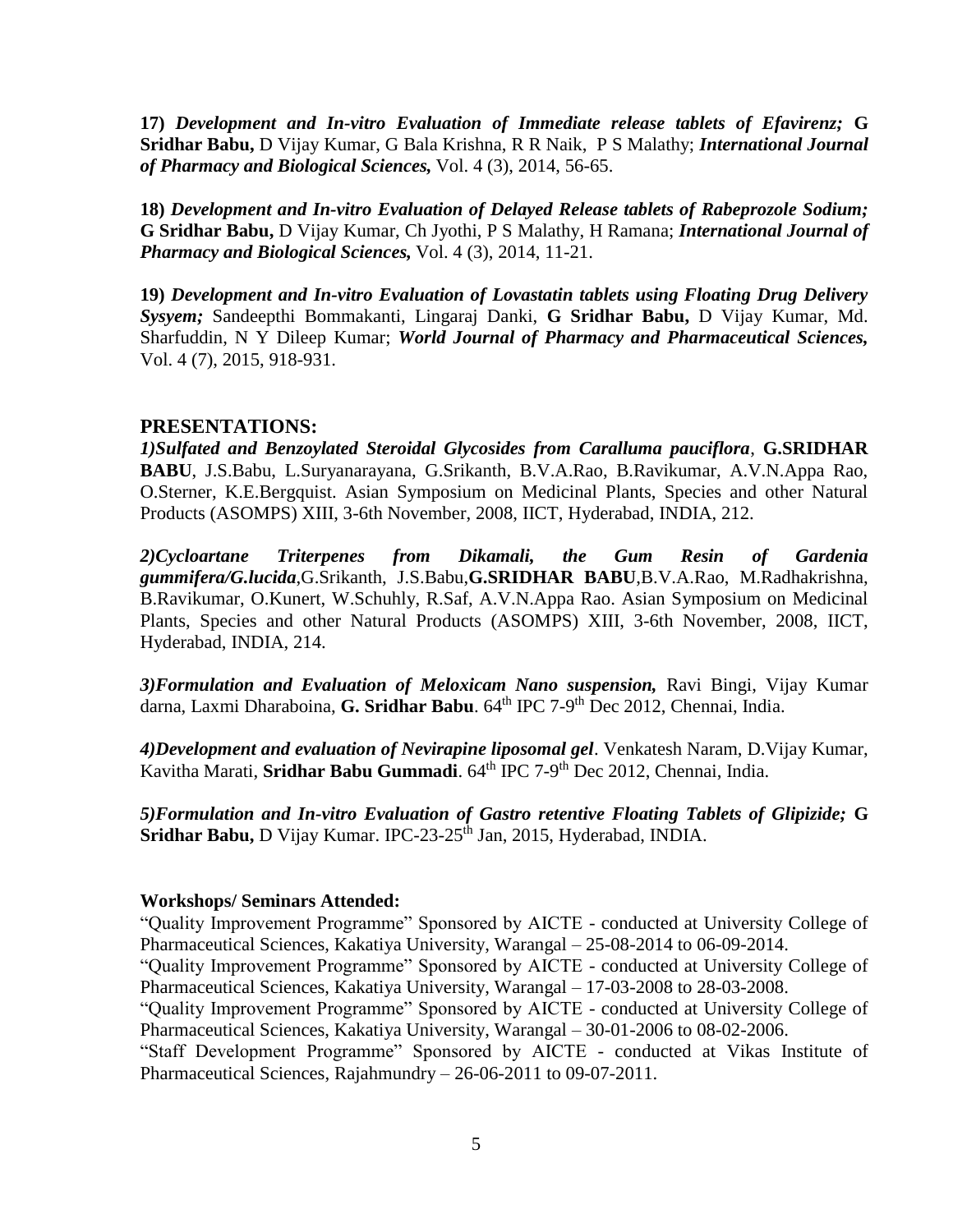"Training Programme for the teachers of pharmacy Colleges" Sponsored by APSCHE  $\&$ JNTUH- conducted at Anurag Group of Institutions, Ghatkesar- 09-06-2012 to 14-06-2012. "Asian Symposium on Medicinal Plants, Spices and Other Natural Products", (ASOMPS) XIII-IICT, HYd, 3-6<sup>th</sup> November 2008.

61st IPC2009 at Nirma University, Ahmedabad, 11-13th December 2009.

64<sup>th</sup> IPC2012 at SRM University, Chennai, 7-9<sup>th</sup> December 2012.

MedChem Congress 2011 at NIPER/IICT, Hyd, 25-26<sup>th</sup> February 2011.

APTICON-2010 at Shilpakala Vedika, Hyd. 2-3red November 2010.

"Emerging Trends in Synthetic Aspects of Medicinal Chemistry" – conducted at University College of Pharmaceutical Sciences, Kakatiya University, Warangal – 28th, 29th October, 2005.

"Drug Discovery and Development – A Need Based Interaction between Academia & Industry" - conducted at University College of Pharmaceutical Sciences, Kakatiya University, Warangal – 26th, 27th March, 2004.

"The Challenges Ahead of Pharmacists in the New Millennium" – conducted at CMC&H, Vellore, Tamilnadu – 1st, 2nd February, 2002.

### **Student Activities:**

Volunteered as a Cultural Organizer for Recipe-2002 & 2006, a mega state level cultural festival for pharmacy students, held at Warangal, India.

Volunteered as a social worker, in Janmabhoomi-2000, a state level comprehensive development programme.

Volunteered as a social worker, in Blood donation camps conducted in Talla Padmavathi College of Pharmacy, Warangal.

Chairman, Soveniour Committee member, APTI-CON 2010.

## **PROJECTS UNDERTAKEN:**

## **HONORS/AWARDS**

Recipient of All India Council for Technical Education sponsored project fellowship during Ph.D.

Recipient of Scholarship from the HRD Ministry, Govt of India, during M. Pharm course for qualified in national level examination, GATE – 2001.

## **LICENSES**

Registered Pharmacist, Andhra Pradesh State Pharmacy Council with type of license **LIFE MEMBER**

## **PROFESSIONAL AFFILIATIONS**

Life member & Executive committee member, Association of Pharmacy Teachers of India